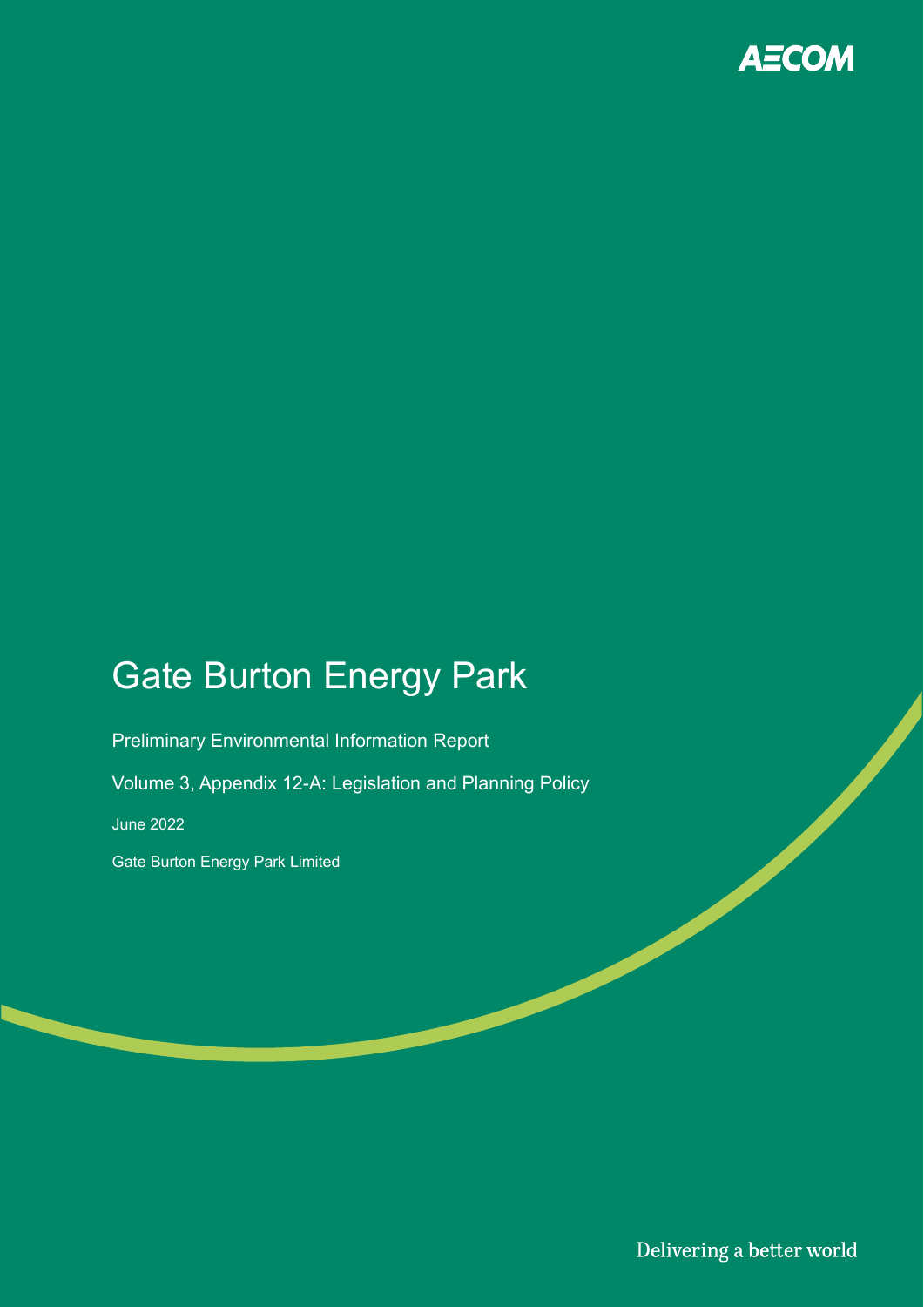

### Quality information

| <b>Prepared by</b> | <b>Checked by</b> | <b>Verified by</b> | <b>Approved by</b> |
|--------------------|-------------------|--------------------|--------------------|
| AE                 | <b>BM</b>         | JH                 | JH                 |
|                    |                   |                    |                    |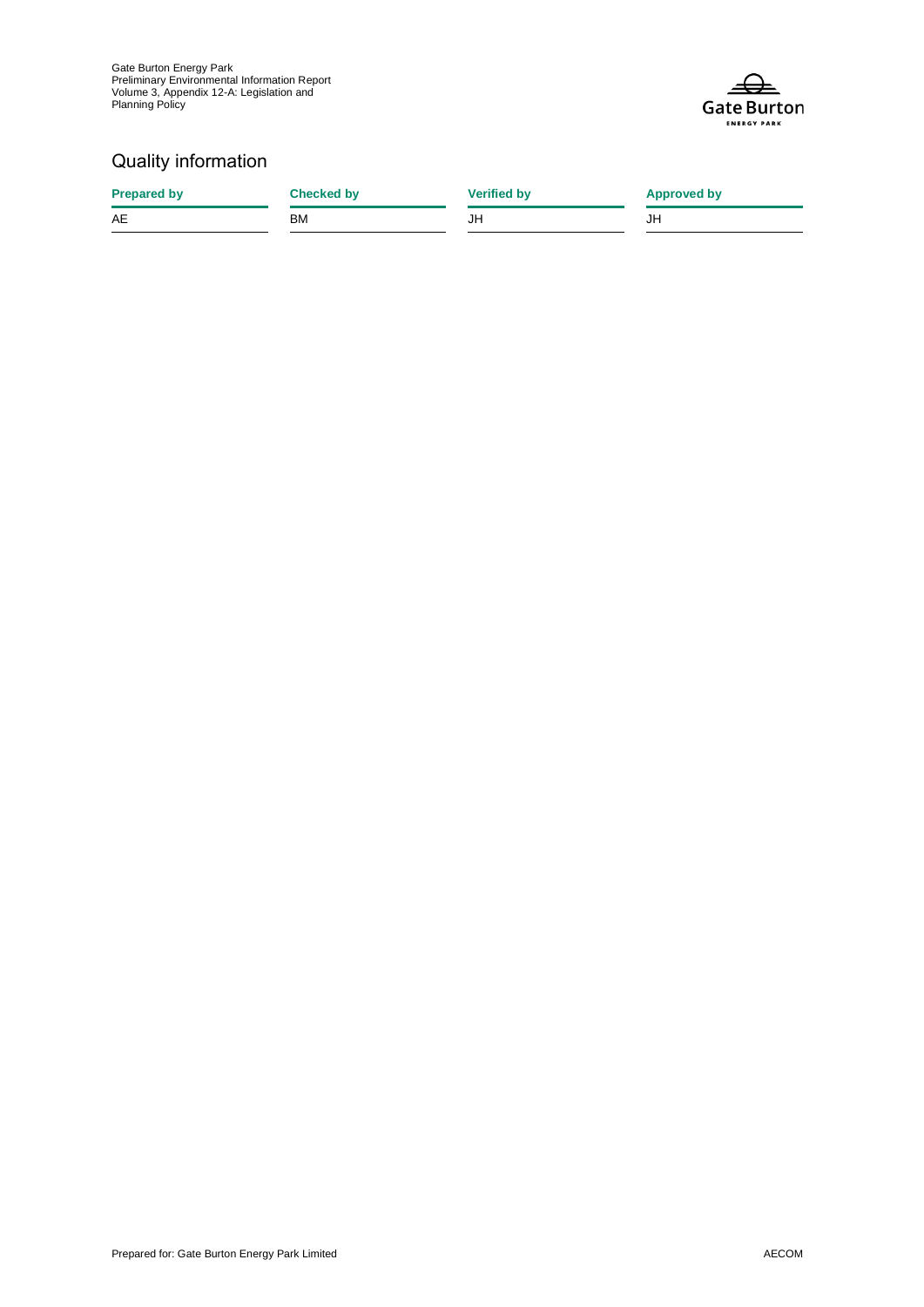Gate Burton Energy Park Preliminary Environmental Information Report Volume 3, Appendix 12-A: Legislation and Planning Policy



Prepared for: Gate Burton Energy Park Limited

Prepared by: AECOM Limited

© 2022 AECOM Limited. All Rights Reserved.

This document has been prepared by AECOM Limited ("AECOM") for sole use of our client (the "Client") in accordance with generally accepted consultancy principles, the budget for fees and the terms of reference agreed between AECOM and the Client. Any information provided by third parties and referred to herein has not been checked or verified by AECOM, unless otherwise expressly stated in the document. No third party may rely upon this document without the prior and express written agreement of AECOM.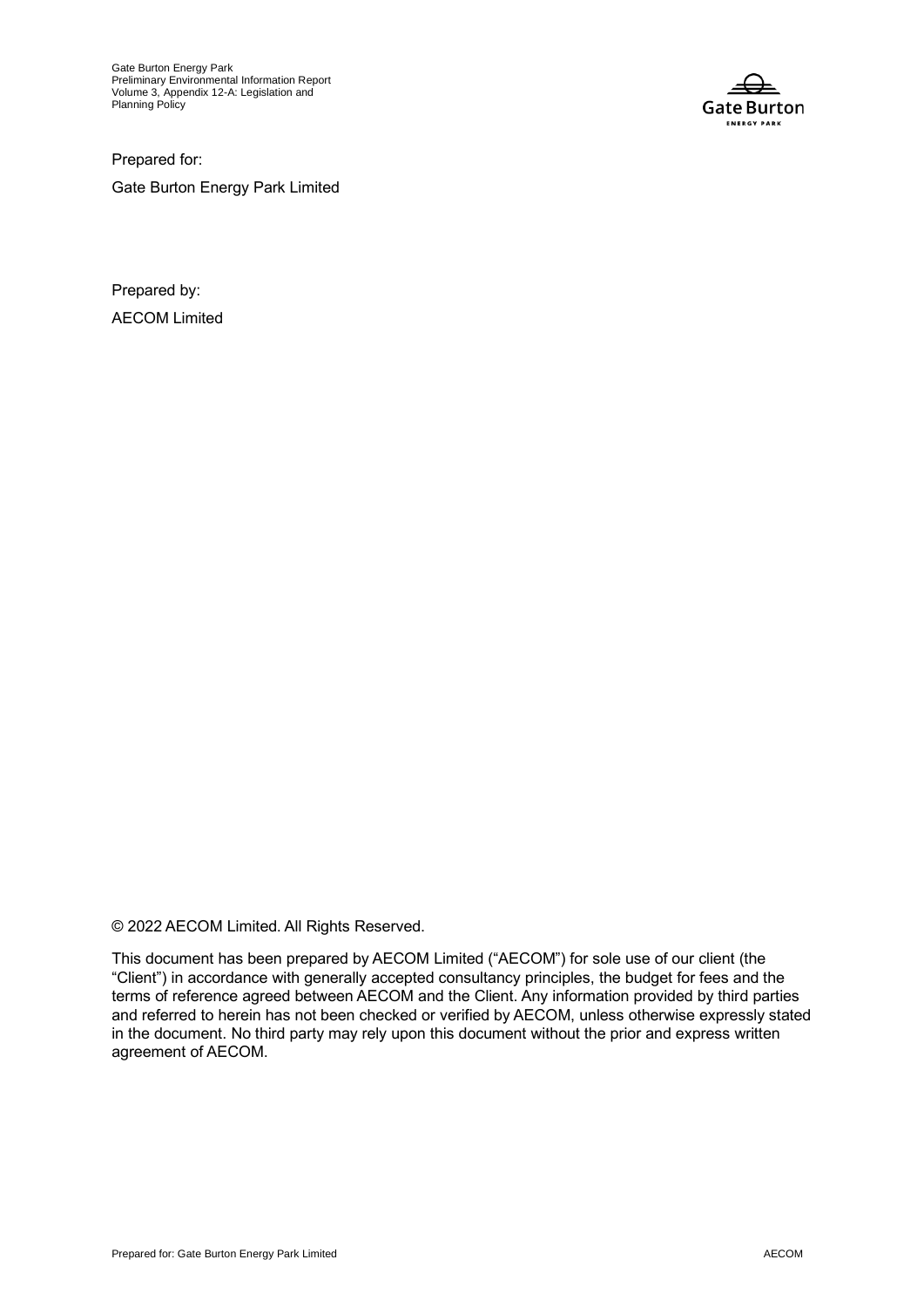

## **Table of Contents**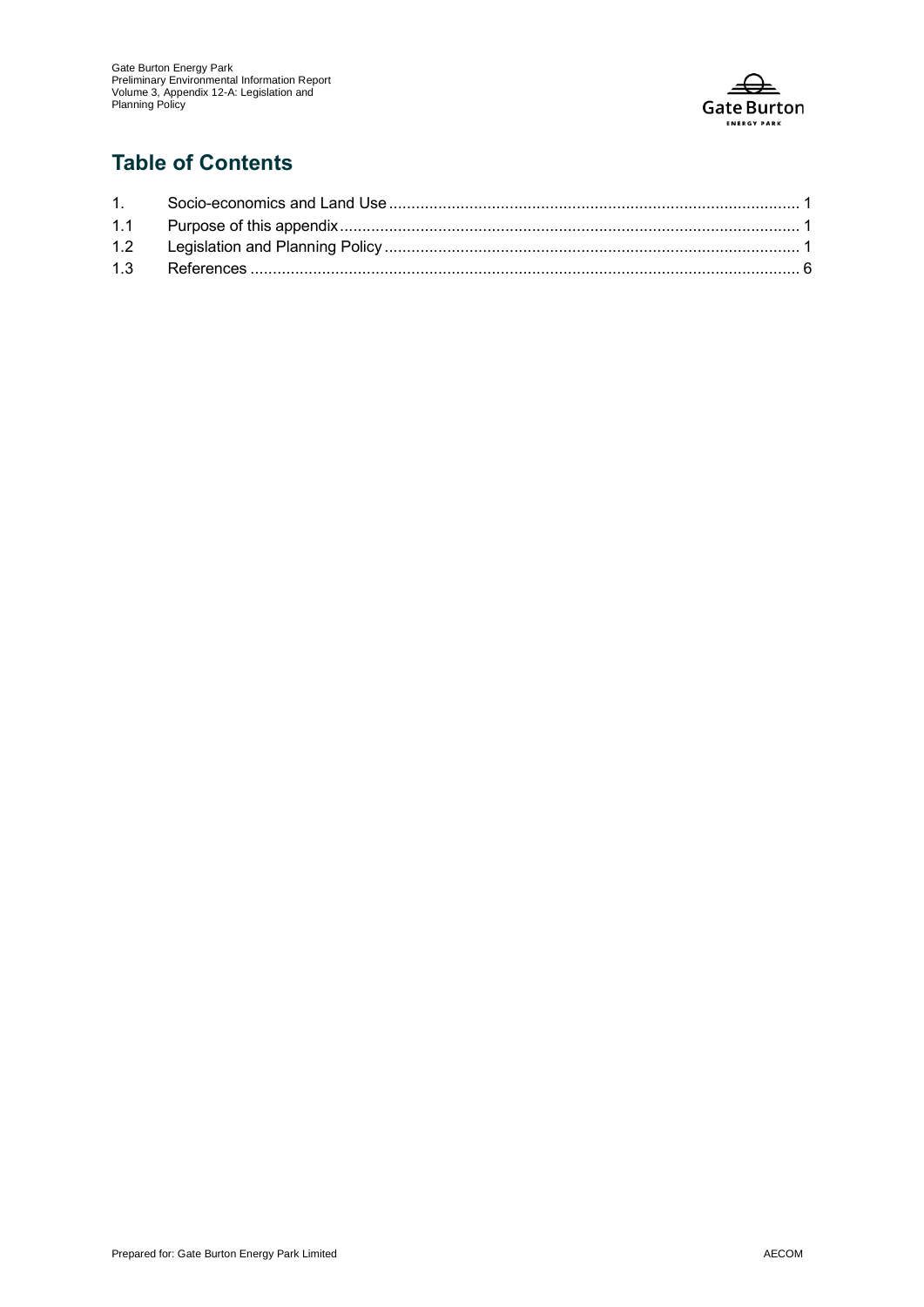

# **1. Socio-economics and Land Use**

# **1.1 Purpose of this appendix**

- 1.1.1 This PEI Report appendix identifies and describes the legislation, policy and supporting guidance considered relevant to the assessment of the likely significant effects of the Scheme on socio-economics and land use.
- 1.1.2 Legislation and policy are considered at national and local levels.
- 1.1.3 This PEI Report appendix does not assess the Scheme against legislation and policy instead the purpose of considering legislation and policy in the EIA is twofold:
	- a. to identify legislation and policy that could influence the determination of important socio-economic and land use features (and therefore the significance of effects) and any requirements for mitigation; and
	- b. to identify legislation and policy that could influence the methodology of the EIA and signposting where this dealt with in the PEIR. For example, a policy may require the assessment of an impact or the use of a specific methodology.
- 1.1.4 The following sections identify and describe the legislation, policy and supporting guidance considered specifically relevant to the socio-economics and land use assessment (the assessment) as presented in **PEI Report Volume 1, Chapter 12: Socio-Economics and Land Use**.

# **1.2 Legislation and Planning Policy**

## **National Planning Policy**

#### **Overarching National Policy Statement for Energy (NPS EN1) (2011)**

- 1.2.1 The NPS-EN1 (Ref. 1) states that the IPC (whose role has since been adopted by the Secretary of State) should consider environmental, social and economic benefits and adverse impacts at national, regional and local levels when assessing proposals.
- 1.2.2 NPS-EN1 paragraph 4.1.3 requires the decision maker to take into account potential benefits of development proposals including "…*contribution to meeting the need for energy infrastructure, job creation and any long-term or wider benefits*".
- 1.2.3 NPS-EN1 paragraph 4.1.4 states that the decision maker "*should take into account environmental, social and economic benefits and adverse impacts, at national, regional and local levels*".
- 1.2.4 In terms of socio-economics more directly, section 4.2.2 states that "*the IPC will find it helpful if the applicant sets out information on the likely significant social and economic effects of the development and shows how any likely*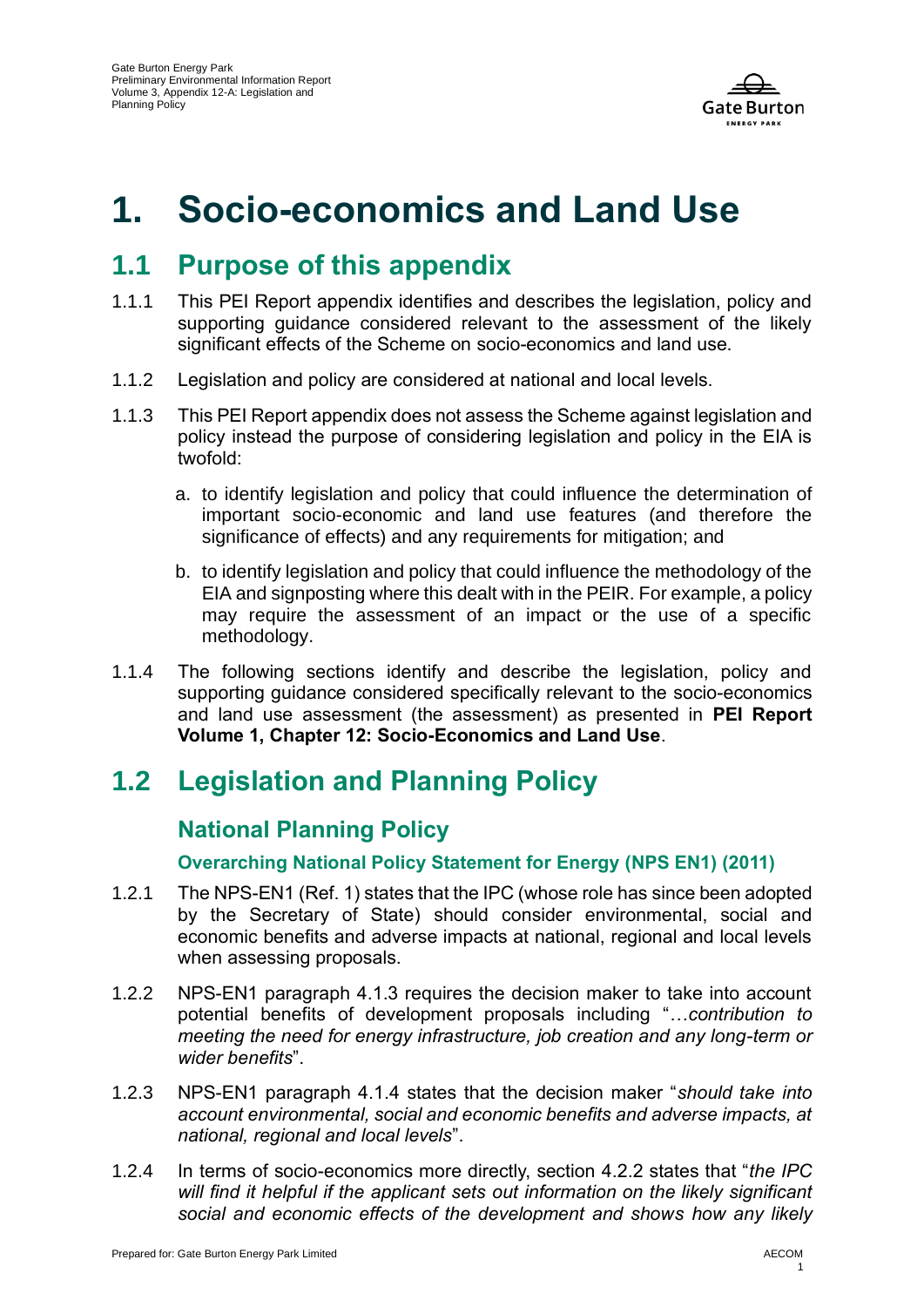

*significant negative effects would be avoided or mitigated"*. This could reference employment, equality, community cohesion and wellbeing.

- 1.2.5 The NPS-EN1 also makes reference to impacts on agricultural land in section 5.10.8 and suggests that proposals should seek to minimise these impacts and preferably use land in areas of poorer quality, *"except where this would be inconsistent with other sustainability considerations".*
- 1.2.6 NPS-EN1 Section 5.12 deals in detail with socio-economic effects of major energy infrastructure and states that the assessment should consider all relevant socio-economic effects, which may include the following:
	- The creation of jobs and training opportunities;
	- The provision of additional local services and improvements to local infrastructure, including the provision of educational and visitor facilities;
	- Effects on tourism;
	- The effect of a changing influx of workers during the different construction, operation, and decommissioning phases of the energy infrastructure; and
	- Cumulative effects.
- 1.2.7 It also states that applicants should describe the existing socio-economic conditions in the areas surrounding schemes and refer to how their socioeconomic impacts correlate with local planning policies.

**Draft Overarching National Policy Statement (NPS) for Energy (EN-1) (2021)**

- 1.2.8 The Draft NPS EN-1 (Ref. 10) provides updated guidance for energy infrastructure projects in the UK, following on from NPS EN-1 (2011).
- 1.2.9 It states in Section 3.3.23 that applications for solar farms above 50MW in England will continue to be defined as NSIPs (Nationally Significant Infrastructure Projects) and require consent from the Secretary of State.
- 1.2.10 Section 2.1.2 indicates that high quality energy infrastructure is crucial for economic growth, boosting productivity and competitiveness at both a local and national scale.
- 1.2.11 It also reinforces those proposals should set out information on the likely significant social and economic effects of the development and show how significant negative effects would be avoided, reduced or mitigated as discussed in NPS EN-1.

**National Policy Statement for Renewable Energy Infrastructure (EN-3) (2011)**

1.2.12 NPS EN-3 [\(Ref. 8\)](#page-9-0) details the overarching policies for renewable energy infrastructure development and other types of energy infrastructure including solar energy. Through supporting the transition to a low carbon economy the provision of affordable energy is considered likely to have positive effects, and both positive and negative effects on equality. The NPS-EN-3 provides no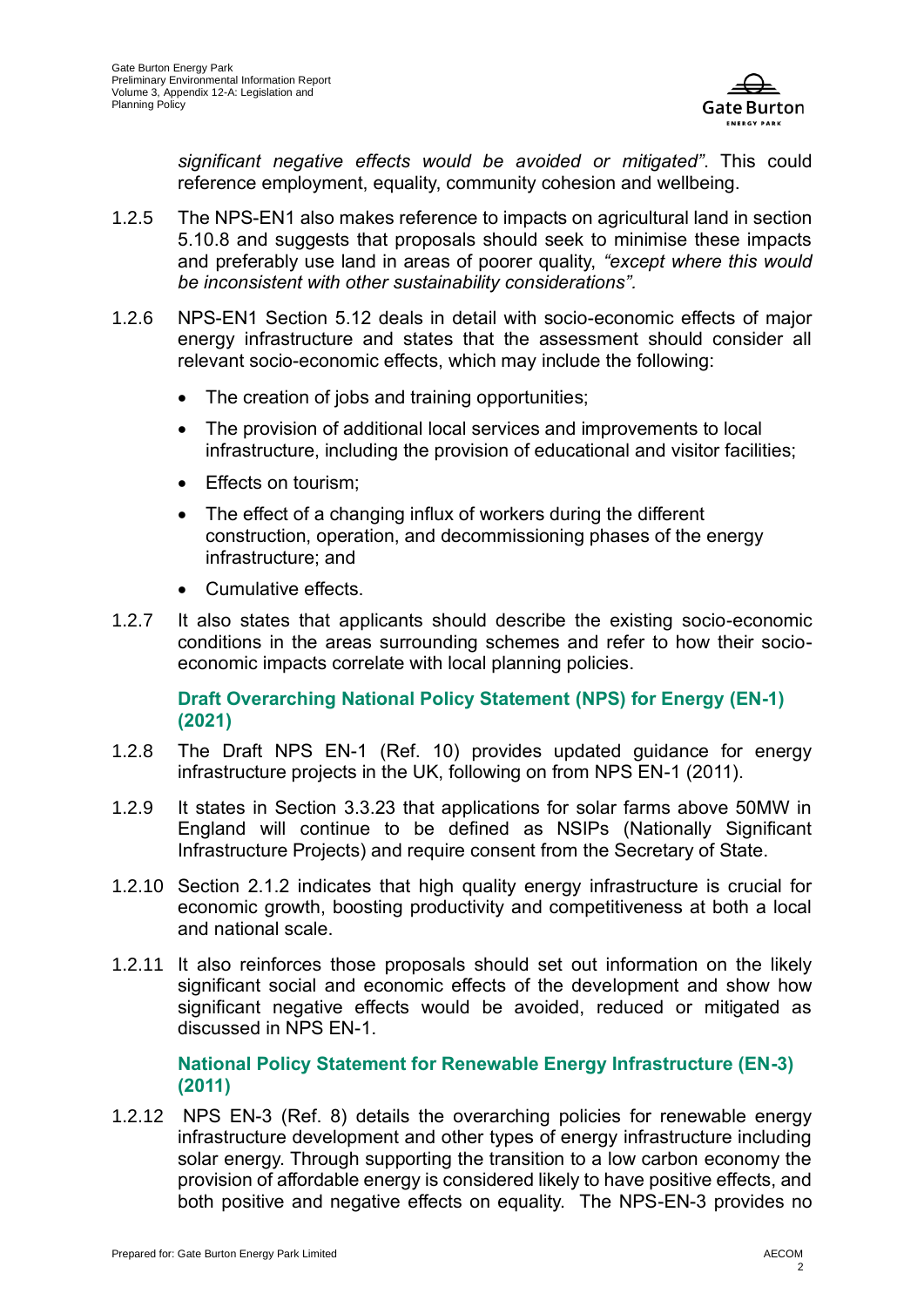

additional information relevant to the socio-economics and land use assessment.

**Draft National Policy Statement (NPS) for Renewable Energy Infrastructure (EN-3) (2021)**

- 1.2.13 The Draft NPS EN-3 [\(Ref. 11\)](#page-9-1) builds upon the NPS EN-3 (2011) discussed in the previous paragraphs and provides guidance for applications for nationally significant renewable energy infrastructure projects.
- 1.2.14 In relation to the socio-economic and land use assessment, it states in Section 2.49.5 that proposals should consider effects on provision of local footpaths and public rights of way (PRoWs) which may need to be temporarily closed due to construction or operation. It should also be the applicant's intention to keep all PRoWs open where possible.
- 1.2.15 Section 2.49.11 also states that during decommissioning, there may be socioeconomic benefits in retaining site infrastructure after the operational life, such as retaining pathways through the site or a site substation.

#### **National Planning Policy Framework (NPPF) (2021)**

- 1.2.16 The National Planning Policy Framework (NPPF) (Ref. 6) sets out the Government's planning policies for England and how these should be applied. It provides a framework within which locally prepared plans for housing and other development can be produced. Paragraph 8 defines three overarching objectives, which are interdependent and need to be pursued in mutually supportive ways:
	- **An economic objective** to help build a strong, responsive and competitive economy, by ensuring that sufficient land of the right types is available in the right places and at the right time to support growth, innovation and improved productivity; and by identifying and coordinating the provision of infrastructure
	- **A social objective** to support strong, vibrant and healthy communities, by ensuring that a sufficient number and range of homes can be provided to meet the needs of present and future generations; and by fostering a well-designed and safe built environment, with accessible services and open spaces that reflect current and future needs and support communities' health, social and cultural well-being
	- **An environmental objective** to contribute to protecting and enhancing the natural, built and historic environment; including making effective use of land, helping to improve biodiversity, using natural resources prudently, minimising waste and pollution, and mitigating and adapting to climate change, including moving to a low carbon economy.
- 1.2.17 The sets out guidance in section 6 in relation to building a strong, competitive economy. It states (paragraph 81) that "*significant weight should be placed on the need to support economic growth and productivity, taking into account both local business needs and wider opportunities for development"*. This approach is taken to allow areas to grow their strengths and address challenges of the future.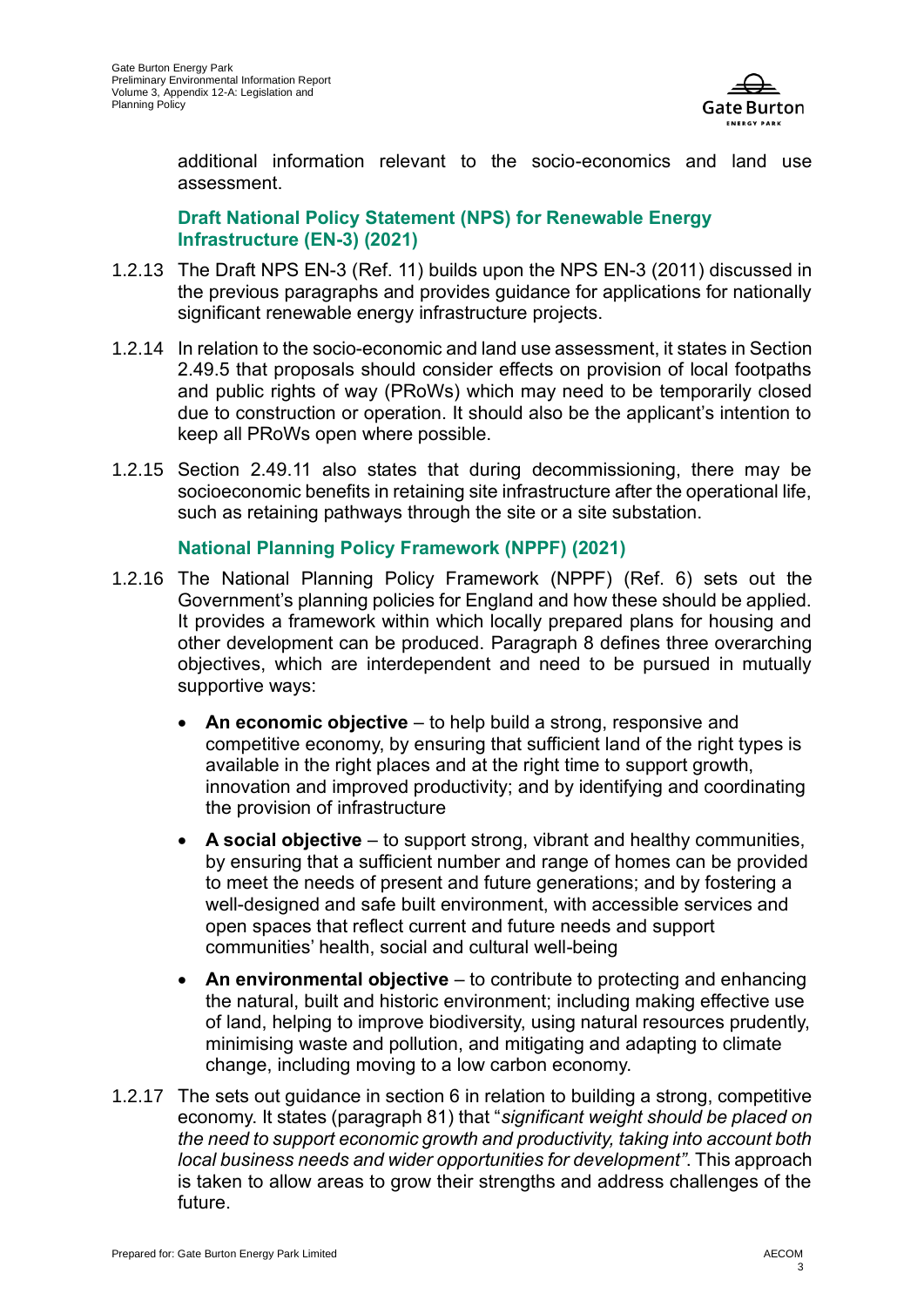

- 1.2.18 It is also discussed in paragraph 156 that "*local planning authorities should support community-led initiatives for renewable and low carbon energy, including developments outside areas identified in local plans or other strategic policies".*
- 1.2.19 Section 15 addresses conserving and enhancing the natural environment. It notes that decisions should recognise the "*intrinsic character and beauty of the countryside, and the wider benefits from natural capital and ecosystem services – including the economic and other benefits of the best and most versatile agricultural land, and of trees and woodland"* (paragraph 174)*.*

#### **Industrial Strategy: Building a Britain fit for the future (2017)**

1.2.20 This policy document (Ref. 3) outlines the Government's Industrial Strategy White Paper ambitions to increase productivity and drive growth. One way of achieving this that is highlighted is through Clean Growth to lead the world in the development, manufacture and use of low carbon technologies.

### **Local Planning Policy**

#### **Central Lincolnshire Local Plan (2017)**

- 1.2.21 The West Lindsey Local Plan (First Review) was adopted on 19 June 2006 and formally replaced by the Central Lincolnshire Local Plan on 24 April 2017.
- 1.2.22 The Central Lincolnshire Local Plan (Ref. 4) discusses Policy LP5 which surrounds delivering prosperity and jobs. It states that proposals will be supported that assist in the delivery of economic prosperity and job growth to the local area.
- 1.2.23 Policy LP12, in regard to infrastructure to support growth, states that all developments should be supported by and have good access to all necessary infrastructure. *"Planning Permission will only be granted if it can be shown that there will be sufficient infrastructure capacity to meet all necessary requirements arising from the proposed development".*
- 1.2.24 Furthermore, Policy LP19 discusses renewable energy and states that proposals "*will be assessed on their merits, with the impacts, both individual and cumulative, considered against the benefits of the scheme, taking into account factors such as: the surrounding landscape… residential and visual amenity… and Agricultural Land Classification*".
- 1.2.25 Agricultural Land Classification will specifically be considered on a presumption against photovoltaic solar farm proposals on the best and most versatile agricultural land.

#### **Draft Bassetlaw Local Plan (2021)**

1.2.26 The Draft Bassetlaw Local Plan (Ref. 2) is being produced to help guide development in Bassetlaw over the plan period from 2020 – 2037. It states under Policy ST11 that "*proposals for the growth of businesses in the rural area and outside established employment sites/allocations will be supported where as all of the following are met: there is a proven need for the development…; the scale of development is appropriate…; the development*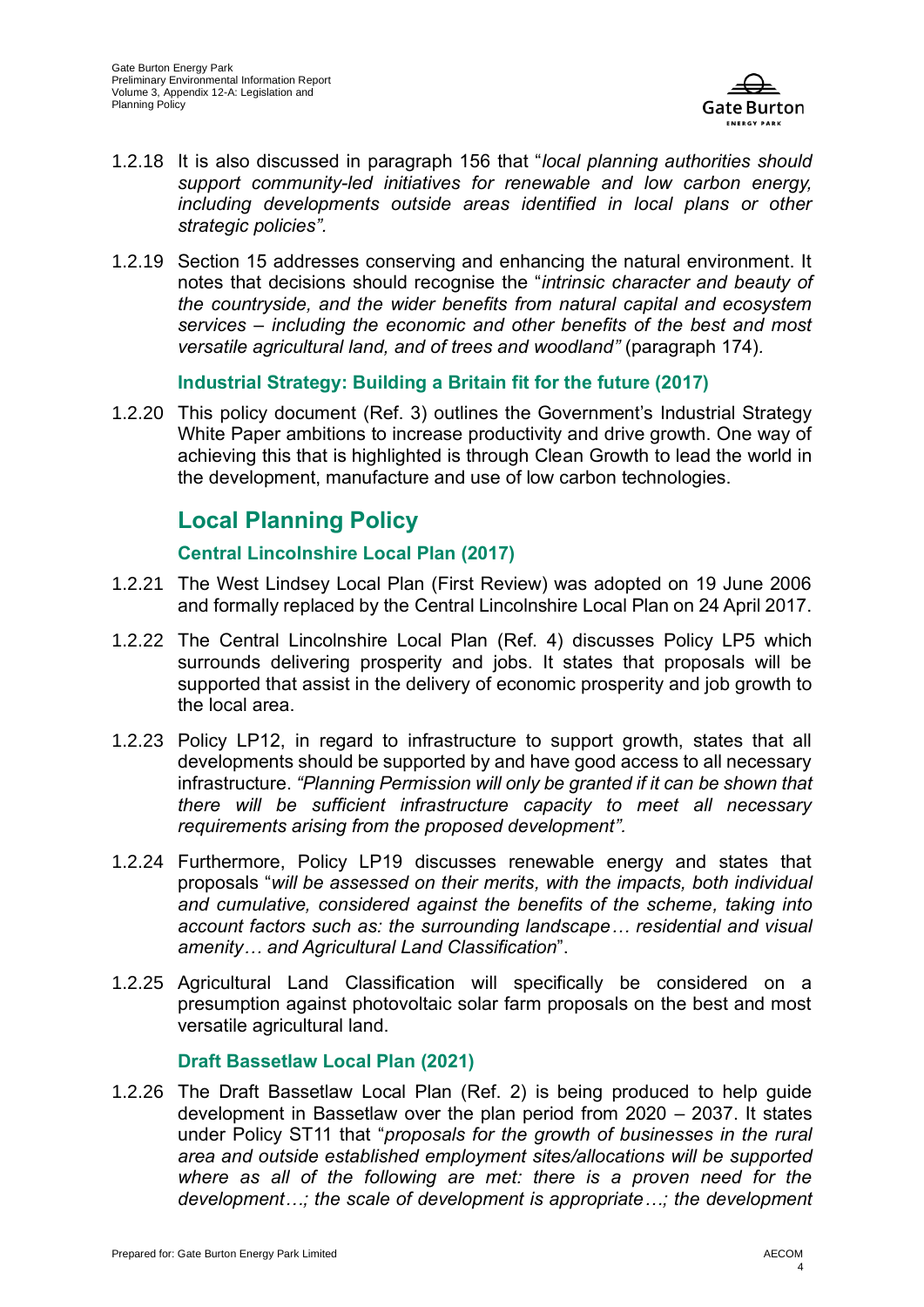

*will have no adverse impacts on the character of the location…; and safe access can be achieved*…".

1.2.27 Policy ST51 notes that development that generates renewable and low carbon energy will be supported subject to demonstrating the "*resolution of relevant wider impacts (including cumulative impacts) upon: location, setting and position in the wider landscape; historic environment…; affected existing dwellings and communities…; and existing highway capacity and highway safety*".

#### **Bassetlaw Local Development Scheme (2022-2025)**

1.2.28 The Local Development Scheme (LDS) provides details on the Bassetlaw Local Plan and other planning documents to give context on wider planning progress. It discusses "Greening Bassetlaw", a supplementary planning document, which gives additional guidance on the Council's approach to addressing the impacts of climate change. This includes giving favour to delivering localised zero carbon energy schemes and carbon offsetting.

### **Other Planning Guidance**

**West Lindsey Sustainability, Climate Change and Environment Strategy (2021)**

- 1.2.29 This Strategy (Ref. 7) discusses land use and green space and states that the focus is on "*higher levels of renewable energy production, reduced carbon emissions, improved quality of life, a protected natural environment and community and economic benefits".*
- 1.2.30 The "Power" section also states that weight should be given to developments that maximise and realise the potential for low carbon and renewable energy generation and storage, using assets and across the district, whilst taking account of major constraints to deployment.